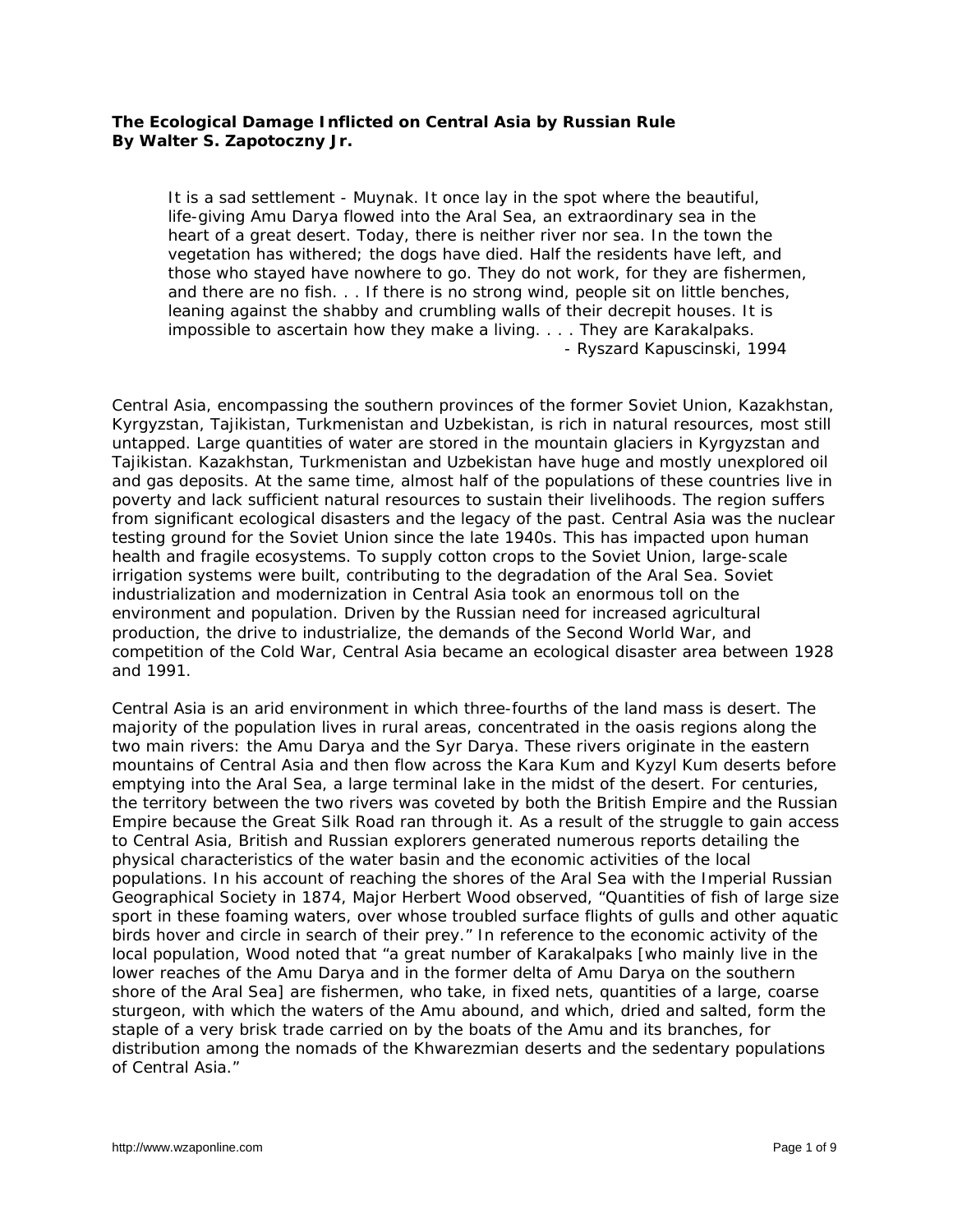It wasn't until the period of Soviet rule and their drive to industrialization that policies imposed on the region had the greatest ecological impact. One can argue that the emergence of Soviet communism in the twentieth century can be seen, like the creation of the Mongol empire in the thirteenth century, as Christian writes, "…as a final expression of the distinctiveness of Central Asia's ecology, ways of life and history." The period of 1928 to 1938 exacted a huge toll on Central Asia. No ten years in the history of any Western country ever showed such a rate of growth as the decade of the first two 5-year plans in the Soviet Union. From 1928 to 1938, production of iron and steel expanded four times and that of coal expanded three and a half times. In 1938, the Soviet Union was the world's largest producer of farm tractors and railway locomotives. Two plants alone, at the new cities of Magnitogorsk in the Urals and Stalinsk 1,000 miles farther east, produced as much iron and steel as the whole of the Russian empire in 1914. In 1939 the Soviet Union, as measured by purely quantitative standards, was surpassed in gross industrial output only by the United States and Germany.

In order to sustain growth, the Soviet central plans called for a marked development of industry east of the Urals, and so brought a modernization of life for the first time to Central Asia. New industrial cities rose in the old Turkestan. Copper mines were opened in the Urals and around Lake Balkhash, in southeastern Kazakhstan. Lead mines were opened in eastern Asia and in the Altai Mountains. New grain-producing regions were developed in the Kazakh Soviet Socialist Republic. The capital of the Uzbek Soviet Socialist Republic, Tashkent, formerly a remote town of bazaars and caravans, grew to be a city of over half a million. It became a center of cotton culture, copper mining, and electrical industries, connected with the north by the newly built Turksib Railway. The opening of all these new areas, requiring the movement of food to the Uzbek Soviet Socialist Republic in exchange for cotton or of Ural iron to the new Kuznetsk cities, demanded a revolution in transportation. The railroads in 1938 carried five times as much freight as in 1913. Central Asia was for the first time turning industrial.

By October 1924, the foundations of Soviet Central Asia's five republics were laid and the administrative, political and economic structure could be fashioned and controlled by Moscow. The socio-economic restructuring changed the old order and established a new one to the same degree it had done so in Russia. In *A History of Inner Asia* Soucek writes, "The means of production – agricultural and pastoral land and livestock, forests, mineral wealth, and industry – were nationalized or collectivized. The wealth of the religious establishment, especially considerable in Central Asia because of the Islamic institution of pious endowment, was confiscated, and its institutions – mosques, madrasas, and khangahs – were closed."

1924 saw the termination of all the preceding administrative entities and a complete rewriting of the map of Central Asia, on the basis of one ethnic group, one territory. The Soviet Union's constitution consolidated these divisions by transforming the empire into a union between the Soviet Socialist Federation of Russia and the Soviet Socialist Republics, within which could be included five autonomous republics, autonomous regions and national territories under the influence of Russian economic policy.

The Russian economic policies of World War I were replaced in 1921 by the more marketbased New Economic Policy. The New Economic Policy was adopted when hyperinflation and forced confiscations led to peasant revolts, the collapse of grain supplies to the cities, urban unrest, and the Kronstadt Uprising of March 1921. When Stalin replaced the New Economic Policy in 1928 and 1929 by the command economy, which became Soviet-style central planning, he used the New Economic Policy's failure to justify the need for drastic change. After 1921 agriculture, retail trade and small-scale industry were all decentralized,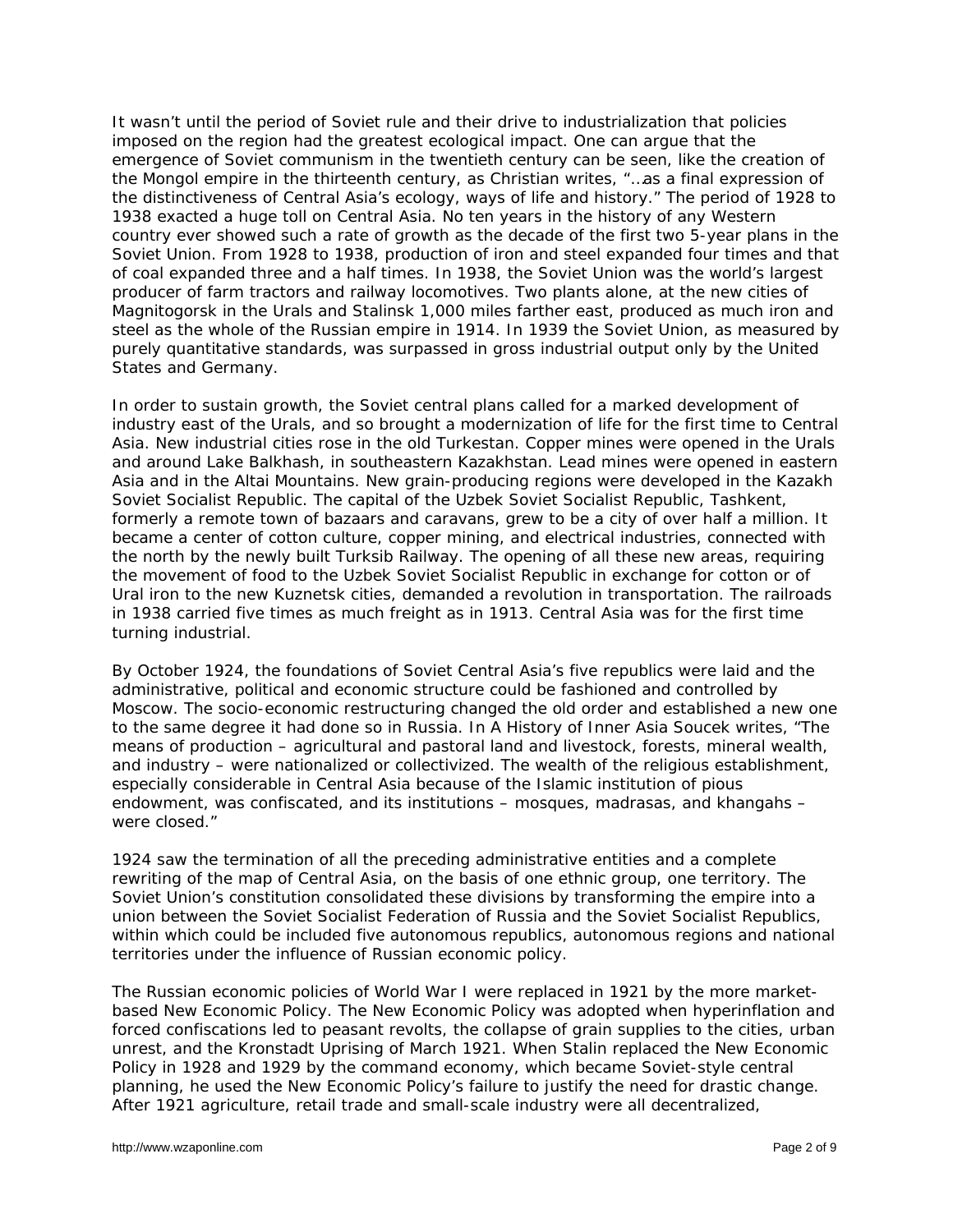operating in a market setting, while the state retained control of the large enterprises accounting for three-quarters of industrial output. The State Planning Committee drew up mandatory output plans for a few key industries, and organized the state order system. State control of the financial system enabled it to allocate capital and credit. Both agricultural and industrial output had surpassed 1913 levels by 1928. In 1929 compulsory quotas replaced the market system for agricultural output, which was soon replaced by agricultural collectivization and central planning. This development strategy decision created the model of a centrally planned economy for the remainder of the Soviet era and became the blueprint for every other centrally planned economy in Central Asia.

Economic growth in the 1930s was rapid by historical standards, but concentrated in heavy industry as agricultural output initially declined and only recovered to 1928 levels by late in the 1930s. Stalin believed that collectivization and central planning was necessary to maintain Communist power in the face of peasant demands for political change and to direct output to heavy industry, which would produce the equipment crucial to military success against Japan in 1938–39 and most vitally against the German invasion in 1941, during World War II. In the 1950s the peacetime economy was generally seen as successful. The USSR achieved high levels of basic needs provision, and appeared to be on the technological frontier when Yuri Gagarin became the first man in space in 1961. Consumption levels recovered from the extremely low levels of the 1940s when mass starvation occurred during the war years. Between 1950 and 1965, the urban housing stock doubled. Infant mortality rates fell from 182 per thousand live births in 1940 to 81 in 1950 and 27 in 1965, and other health indicators also improved markedly. Primary education became universal, and the number of pupils aged 14–17 increased from 1.8 million in the 1950–51 school year to 12.7 million in 1965–66, while higher education enrolments increased from 1.25 to 3.8 million over the same period. What the world did not see at the time was the tremendous sacrifices called upon the peoples of Central Asia in the name of the modernization of Russia.

During the 1950s and 1960s the Soviet Union's exploitation of Central Asia not only went on unchecked, but in certain respects it reached, what Soucek called, "monstrous proportions." The classic colonial pattern of hauling away raw materials in return for finished products acquired here a degree and forms never imposed by Western powers on their colonies. Moscow turned Central Asia into a mega-farm designed to produce ever greater quantities of cotton. To this end irrigation kept being expanded beyond the capacity of Central Asian rivers, the soil exhausted by monoculture kept being saturated with chemical fertilizers, the crops sprayed by clouds of pesticides and herbicides, and instead of fully mechanizing the production, cheap native labor was routinely used for harvesting the cotton. A grim feature of this cheap labor was schoolchildren, driven to the unhealthy fields in the fall instead of studying in classrooms. The policy of cotton monoculture became pronounced in the 1930s, but it was especially from the 1960s to the 1980s that it reached its height.

The Soviet political system and the pursuit of rigid command-style economic planning were the main causes of environmental degradation in Central Asia. The strong centralization of the political structures and decision-making procedures created a giant physical and cognitive gap between the Politburo in Moscow and the conditions of everyday life in the provinces. The subservient political culture of the local party elite contributed to this, as did the practices of the communist bureaucracy. There were no independent political and legal institutions able or willing to control or correct unsound policies. Furthermore, the impact of soil erosion, salinity increase, decreasing water supply and the pollution of water and soil due to the intensive application of pesticides were disregarded. The increased production reinforced the image of never-ending economic and social progress in the Soviet republics of Central Asia. The threats to human security in each of the five former Russian countries are quite different than the image that was projected by Moscow. No country was to emerge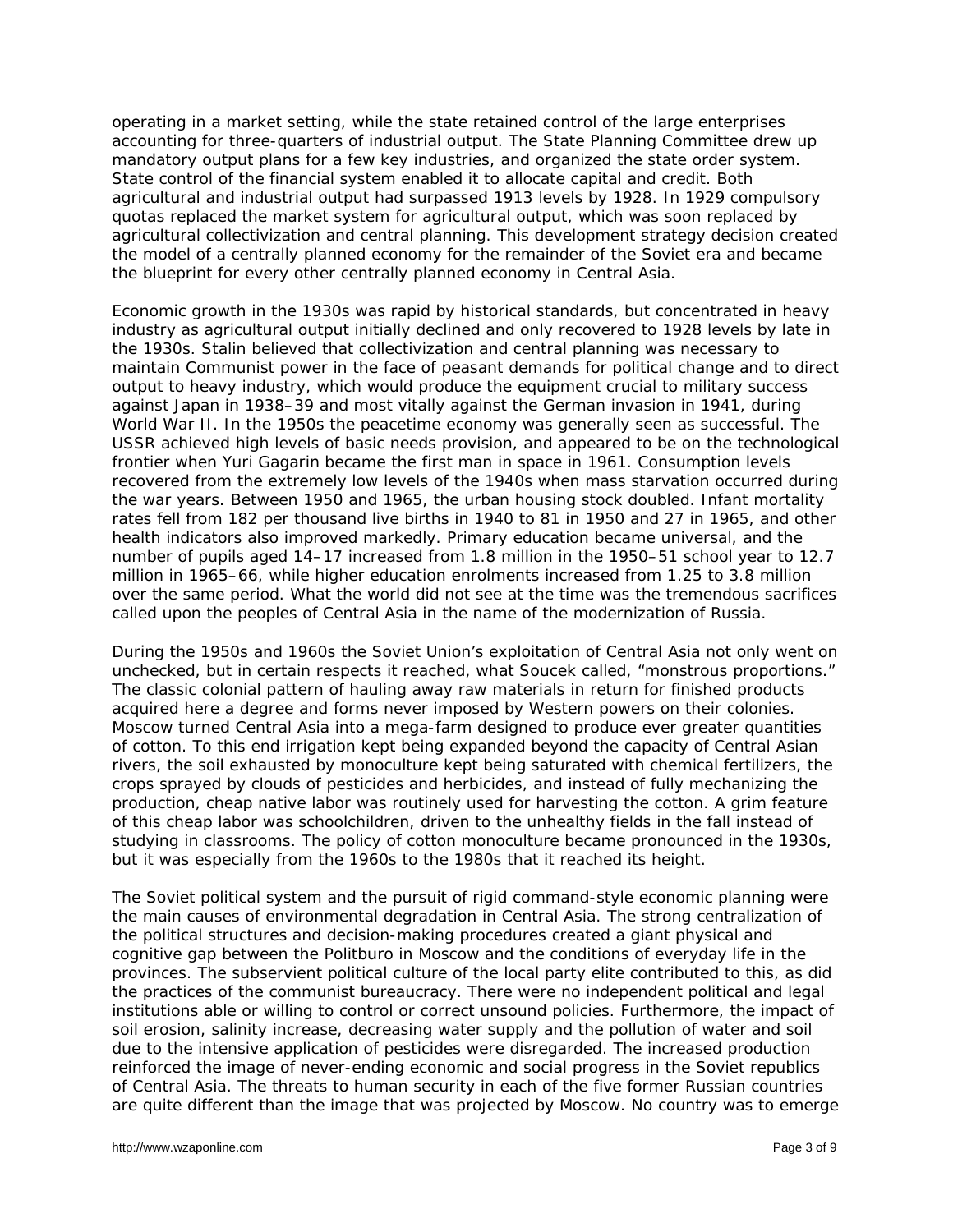from Soviet rule unscathed. A brief examination of the environment concerns of each country is enlightening.

The most urgent environmental concerns involving threats to human security in Kazakhstan are centered on water, radiation and waste. The Aral Sea represents a unique disaster with a sequence of devastating environmental and socio-economic effects, but water supply and quality are of concern throughout Kazakhstan. Radiation derives from large geological uranium deposits and waste from uranium mining as well as the use of Kazakhstan for military nuclear testing by the Soviet Union. Natural radioactivity is two to three times higher than the global average and the radioactive and toxic pollution associated with former defense industries and test ranges based throughout the country still poses longterm health risks. The province of Semipalatinsk in eastern Kazakhstan was chosen as the area for Soviet nuclear experiments, but neither the testing nor the damage it caused to the health of the people were even mentionable before the dawn of *glasnost* and *perestroika*. The testing has ceased, but its consequences are still very much there. Moreover, it appears that other parts of Central Asia were used as dumping grounds of toxic waste. One such site apparently was in the vicinity of Chirchik, a town some thirty kilometers to the northeast of Tashkent.

As an Aral Sea state, Kazakhstan is one of the immediate victims of the environmental devastation and collapse of the Sea's ecosystem, which derived from the shrinking of the Sea to almost half its original size due to a reduction in average annual discharge. The third major environmental concern for human security derives from large amounts of industrial wastes and inappropriate waste management. By 1998, accumulated hazardous industrial wastes amounted to almost 3 billion tons, according to the United Nations Global Development Network. Industry is located mainly in the east of Kazakhstan, where many of its rich natural resources can be found. Improper waste disposal and the large quantity of hazardous wastes pose a substantial risk of contaminating surface and groundwater by heavy metals.

Political, religious, and cultural oppression aside, perhaps the first evidence of damage to the peoples of Central Asia can be traced to the famine that plagued Turkestan and Kazakhstan during the harsh winter of 1918 and 1919. Estimates vary on the number of people that died between one and three million people. These deaths were not altogether unwelcome by the Bolshevik leadership in Moscow. The dead could be replaced with Russian settlers. Soucek writes that since the establishment of Soviet power, Russian land ownership has increased in the Semireche province of Kyrgyzstan, for example, from 35% to 70%, while the number of the Kyrgyz who have perished is estimated at 35.5%.

The nomadic herders of Kazakhstan had seen much of their grazing space reduced by the influx of Russian settlers in the Tsarist era, but in the early years of the Soviet rule they still occupied considerable tracts in the country's center and east. At the end of the 1920s and beginning of the 1930s the Soviet government launched forced collectivization of their herds and imposed the transition from nomadic life to permanent, year-round settlements. The nomads met this campaign with resistance, often destroying their livestock and the ensuing famine in turn decimated the Kazakhs' population by at lease one million. By the late 1930s, the percentage of the Kazakhs in their own republic fell to 29 percent. The vacated or sparsely populated territories became that much more inviting for future influx of settlers, which culminated in the celebrated "virgin land" campaign launched by Khrushchev in the late 1950s and early 1960s.

In only 30 years, the Karakalpaks have witnessed the drying up of the lake on which they had subsisted for decades. Although the Aral Sea was always saline, it supported a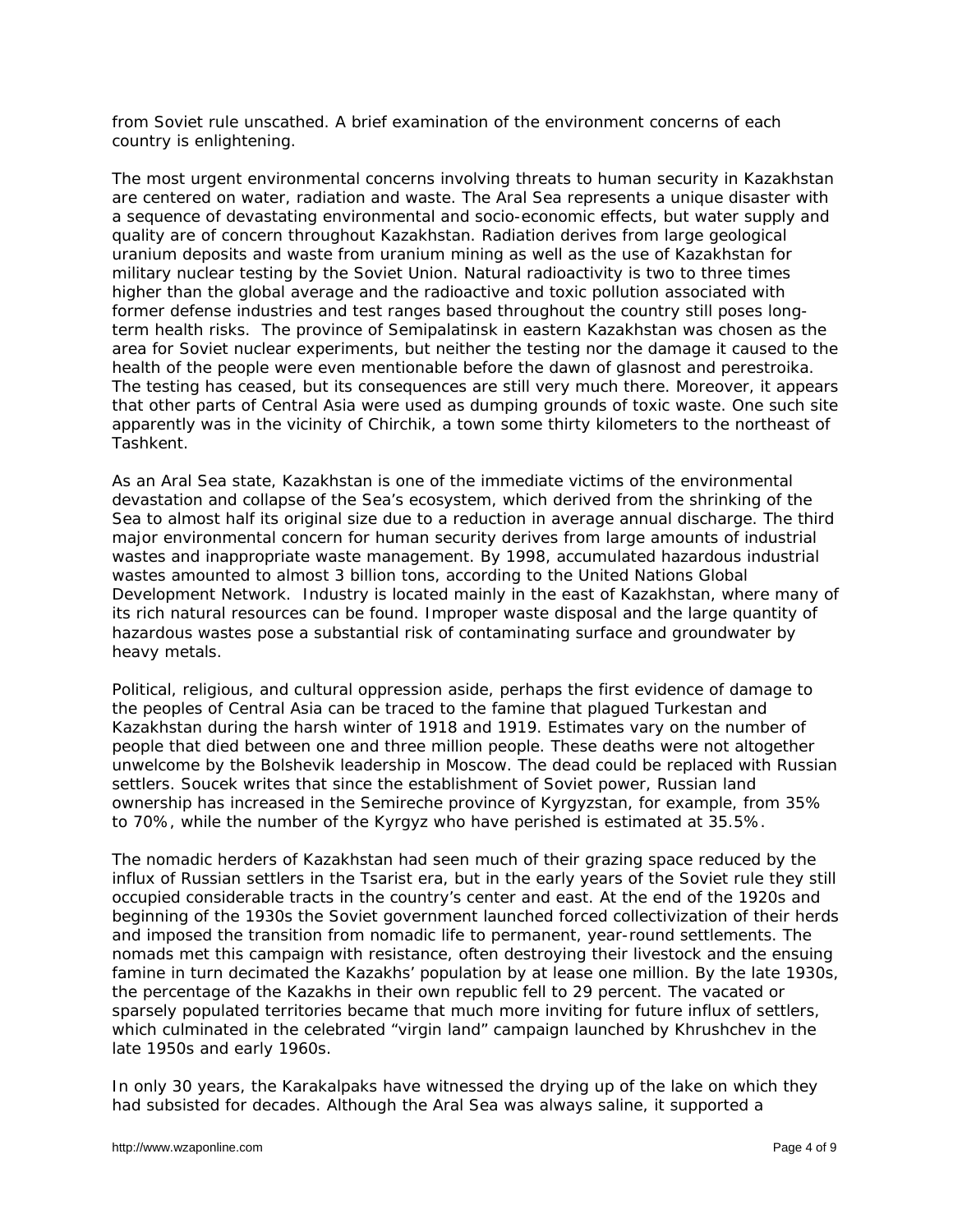productive fishery. As the Soviet authorities withdrew water upstream for irrigation, the sea rapidly dried out. With less water discharging into the Aral Sea, salinity increased from 10 grams per liter to more than 30. Many of the native fish were unable to adapt to the rising salinity. As a result, commercial fishing came to a halt in the early 1980s. In 1959, the fishing boats and trawlers that now reside in the sand of the exposed seabed hauled in nearly 50,000 metric tons of fish (mostly carp, bream, pike-perch, roach, barbel, and a local species of sturgeon), but by 1994 the few fishermen that remained retrieved a mere 5000 metric tons of carp. In order to keep the canneries operating and provide some form of economic sustenance for the affected local population, the authorities flew in fish from as far away as the Baltic Sea and the Pacific Ocean. In short, under Soviet rule unprecedented amounts of water were diverted from the rivers to expand cotton monoculture and to reclaim new lands for agricultural production. These withdrawals for irrigation drastically altered the water balance in the Aral. The sea receded by 60–80 kilometers. To this day, both Kazakhstan's manufacturing and agricultural sectors are severely

constrained by huge debts, dilapidated equipment, formidable export obstacles, and poor environmental conditions.

The most significant environmental problems threatening human development and security in Kyrgyzstan are centered on irrigation for agriculture, and large-scale gold and uranium mining. This has led to the disruption of fragile ecosystems mainly in mountainous regions and cattle grazing areas, diminishing the livelihoods of the rural population in remote areas. The mining of uranium, heavy metals and mercury and the storage of past mining wastes have also become key environmental problems. Additional environmental pressure results from soil contamination from agricultural practices. Mainly in the remote mountainous areas, poverty and lack of income alternatives force local communities to engage in intensive cattle grazing, which contribute to deforestation and degradation of fragile natural habitats.

The major environmental problems of Tajikistan are the impacts of increasing land degradation, and limited availability of clean drinking water, all of which are mutually reinforcing. The Tajik Aluminum Plant, Tadaz, in Tursunzande is one of the largest smelters in the former Soviet Union and is located only 10km from Uzbekistan's south-eastern border. The emissions are heavily polluting the area around Tursunzande as well as the Uzbek administrative divisions of Kashkadarya and Surkhandarya, contaminating soils and crops as well as livestock. Most of Tajikistan's environmental problems are related to the agricultural policies imposed on the country during the Soviet period. By 1991 heavy use of mineral fertilizers and agricultural chemicals was a major cause of pollution in the republic. Among those chemicals were DDT, banned by international convention, and several defoliants and herbicides.

In addition to the damage they have done to the air, land, and water, the chemicals have contaminated the cottonseeds whose oil is used widely for cooking. Cotton farmers and their families are at particular risk from the overuse of agricultural chemicals, both from direct physical contact in the field and from the use of the branches of cotton plants at home for fuel. All of these toxic sources are believed to contribute to a high incidence of maternal and child mortality and birth defects. According to the United Nations Global Development Network in 1994 the infant mortality rate was 43.2 per 1,000 births, the second highest rate among former Soviet republics. The rate in 1990 had been 40.0 infant deaths per 1,000 births. Cotton requires particularly intense irrigation. In Tajikistan's cotton-growing regions, farms were established in large, semiarid tracts and in tracts reclaimed from the desert, but cotton's growing season is summer, when the region receives virtually no rainfall. The 50 percent increase in cotton cultivation mandated by Soviet and post-Soviet agricultural planners between 1964 and 1994 consequently overtaxed the regional water supply. Poorly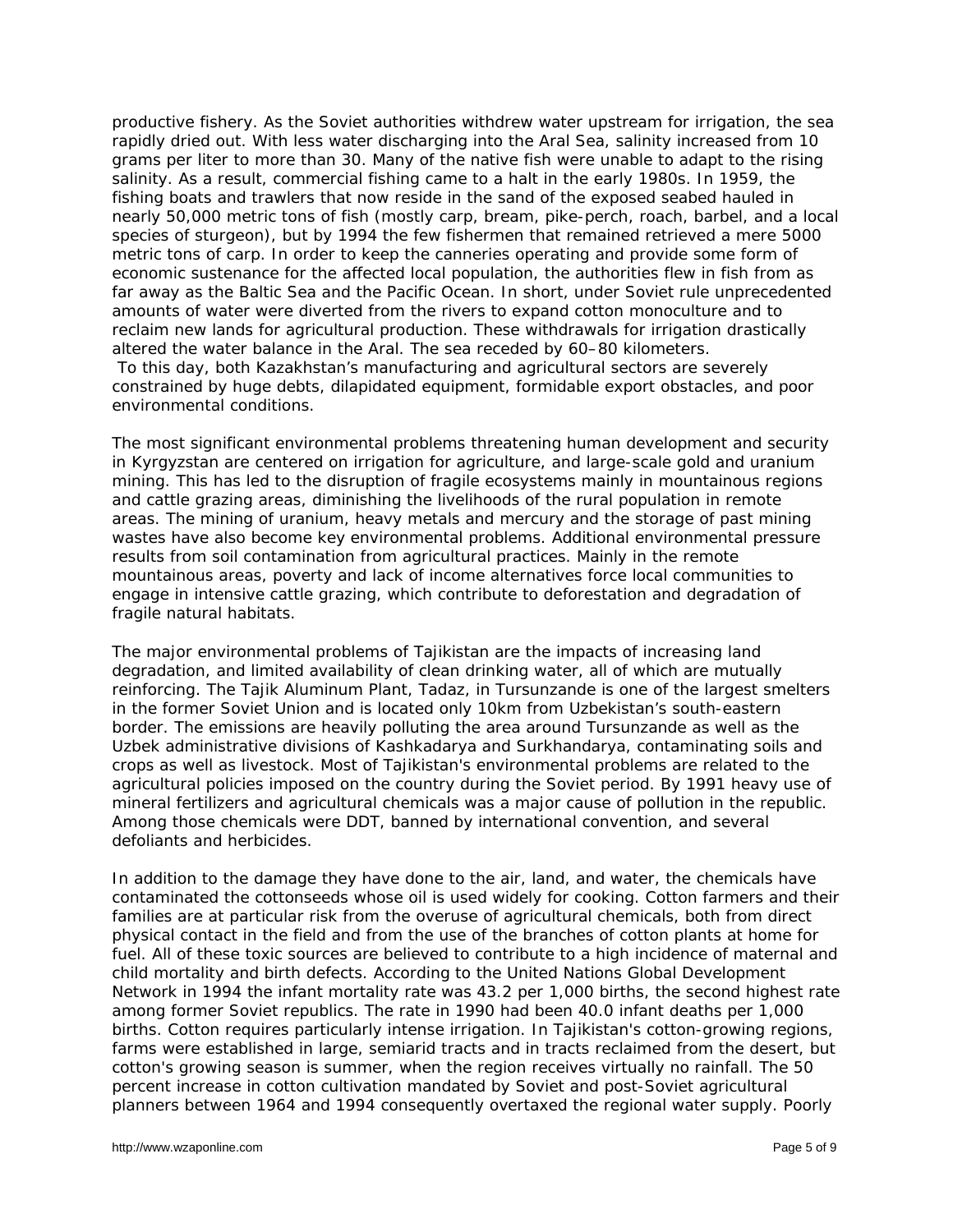designed irrigation networks led to massive runoff, which increased soil salinity and carried toxic agricultural chemicals downstream to other fields, the Aral Sea, and populated areas of the region.

Turkmenistan's problems are related to natural habitat transformation, biodiversity loss, soil erosion and salinity increase, use of rivers for irrigation and human activities, water and soil and, pollution by pesticides. The building of dams has also contributed to environmental degradation in recent years. The depletion of Turkmenistan's biodiversity is occurring in connection with human-induced desertification of oases and mountain landscapes. Environmental degradation is boosted in connection with dropping groundwater levels and water losses from the Kara-Kum canal due to increased irrigation for urban and industrial use. Overuse of fertilizers and pesticides for agricultural crops have led indirectly to health impacts upon the population. Domestic and industrial wastewater is discharged to the deserts, affecting groundwater locally. Agricultural drainage water, which is discharged to rivers without control, has increased the levels of minerals, phenols, pesticides and other chemicals in water bodies. As a result, the rivers have reached dangerously high concentrations of salts and chemicals, especially in lower areas. Drinking water quality is therefore a major problem in many regions of Turkmenistan. The local population in the Dashkhovuz province south of the Aral Sea has suffered from hepatitis and intestinal diseases due to polluted drinking water and the region has been declared by a presidential decree as an ecological disaster zone. The water scarcity has an immediate influence on the natural environment and human living conditions and a secondary impact on agricultural productivity.

Uzbekistan's main environmental problems are centered on water and agriculture. Besides the Aral Sea, Uzbekistan struggles with water supply and contamination problems throughout the country and the whole region. The agricultural heritage makes land deterioration and contamination Uzbekistan's second largest problem for human security. The Aral Sea catastrophe dates back to decisions taken by the Soviet Union in the 1960s, when every effort was made to increase cotton production, mainly by increasing irrigation. The necessary water was tapped from rivers that feed the Aral Sea. This Soviet water management had a series of catastrophic environmental effects, which bear heavily on the region and most immediately affect the autonomous Republic of Karakalpakstan.

By the 1980s, nearly 90 percent of water use in Central Asia was for agriculture. Of that quantity, nearly 75 percent came from the Amu Darya and the Syrdariya, the chief tributaries of the Aral Sea on the Kazakhstan-Uzbekistan border to the northwest of Tajikistan. As the desiccation of the Aral Sea came to international attention in the 1980s, water-use policy became a contentious issue between Soviet republics such as Tajikistan, where the main rivers rise, and those farther downstream, including Uzbekistan. By the end of the Soviet era, the central government had relinquished central control of water-use policy for Central Asia, but the republics had not agreed on an allocation policy.

In the pursuit of increased agricultural production, hazardous levels of pesticides and chemicals are used, and the increasing salinity of the water resulting from inefficient irrigation techniques damages the soil and decreases its fertility. Polluted water is also a primary cause of increasing levels of water-spread diseases, such as cholera and tuberculosis. Furthermore, the environmental degradation caused by agricultural practices has also had a direct impact on the economy, as can be seen in the relative decline in output from the cotton fields. Overall, water management is the most pressing environmental issue in the Central Asia, and probably the most difficult to solve. Another problem that impacts the regions ability to mitigate the environmental challenges is the very nature of the economies left by the Soviet state.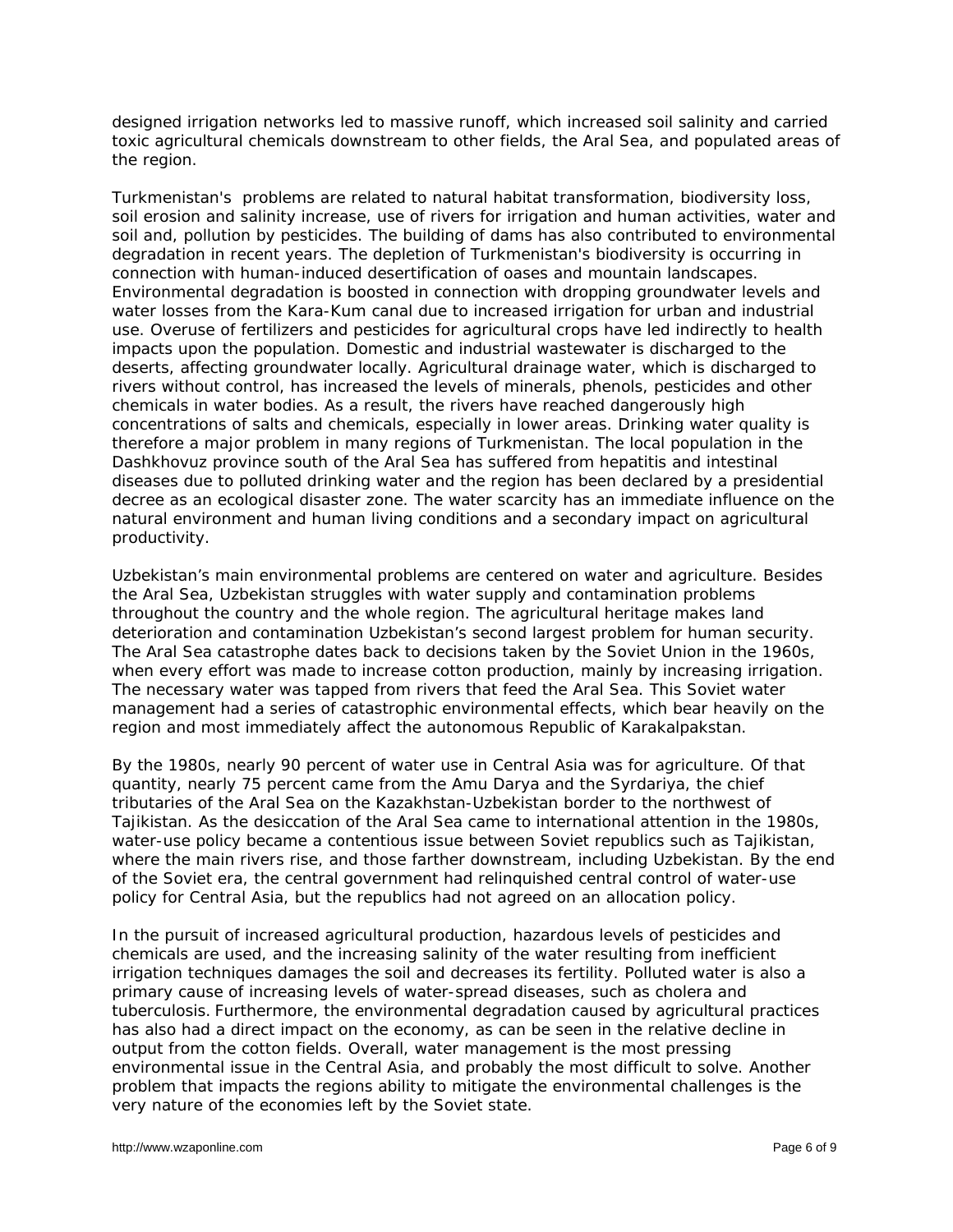At the time of the breakup of the USSR, the five states of Central Asia shared many cultural, structural, and institutional similarities. The states had similar and in some cases common cultural traditions and shared the Russian language. All the states had the same communist management legacy. All the states had specialists trained in similar intellectual traditions and bureaucracies accustomed to working in similar ways. All the states had economies specialized to the production of primary commodities.

While there were important similarities among the states, there were also important differences. The states were quite different in terms of their national resource endowments, connections to foreign markets, and government strategies. For instance, agriculture makes up a large proportion of employment in all the Central Asian states but makes a strikingly different contribution to the overall gross domestic product in the states. In Kazakhstan, Turkmenistan, and Tajikistan, for instance, agriculture was responsible for less than 10 percent of the country's Gross Domestic Product (GDP). Yet in Kyrgyzstan agriculture made up more half of the country's GDP. In Uzbekistan agriculture made up 31 percent of the country's GDP and farm employment played a major role in the economy.

Another important factor differentiating the countries was their export dependencies. All the countries had substantial dependence on a particular commodity or group of commodities; gas in Turkmenistan, oil and metals in Kazakhstan, cotton in Uzbekistan and Tajikistan. Commodity-dependent export economies are quite common in the developing world. There are many examples of oil-exporting and single crop economies that reflect the dominance of a particular sector or cluster of sectors. Yet in Central Asia there were many cases in which the country's dependence was upon a small cluster of producers. For instance, nearly 40 percent of Tajikistan's GDP came from a single factory, the Tursunzade aluminum factory. With so much of the each country's economy dependent on a particular commodity, the region's ability to significantly impact the environmental problems without destroying their economy in the process remains a challenge.

At the time of independence in 1991, the Caucasian and Central Asian states encountered a variety of economic challenges. The fall of the Soviet Union had been preceded by a decade of poor economic performance affecting all aspects of life in that country. The Soviet economy began to experience major problems in the 1960s, which became worse in the 1970s and 1980s. In particular, the state-dominated economy was in deep trouble in the last decade of the Soviet Union, and this provided the economic ground for its fall. The depth of the economic problems and their clear worsening trend forced the Soviet leaders to express concern about the situation, thus breaking with their traditional policy of denying that any problems existed in their country or in its satellites.

Environmental issues became the focal point for political opposition in Russia during the 1980s. To a large extent, this was as a reaction to President Mikhail Gorbachev's *glasnost* policy, which created an opportunity for limited criticism of the Soviet authorities. The Chernobyl nuclear accident in 1986 was a pivotal incident. The authorities' decision to withhold relevant information reinforced the impression of a paralyzed regime unable to take sufficient measures to protect the environment. The demand for information increased, mobilizing people at a local level to push for changes in environmental policies, and eventually within the political system itself. By far the most serious environmental problems created in Central Asia during the Soviet period stemmed from water utilization. Inefficient irrigation systems use excessive amounts of water, which drains the region's water resources.

For all the repression they brought, the Soviets also carried out progressive reforms, in the availability of mass education and health care, the growth of industry, the development of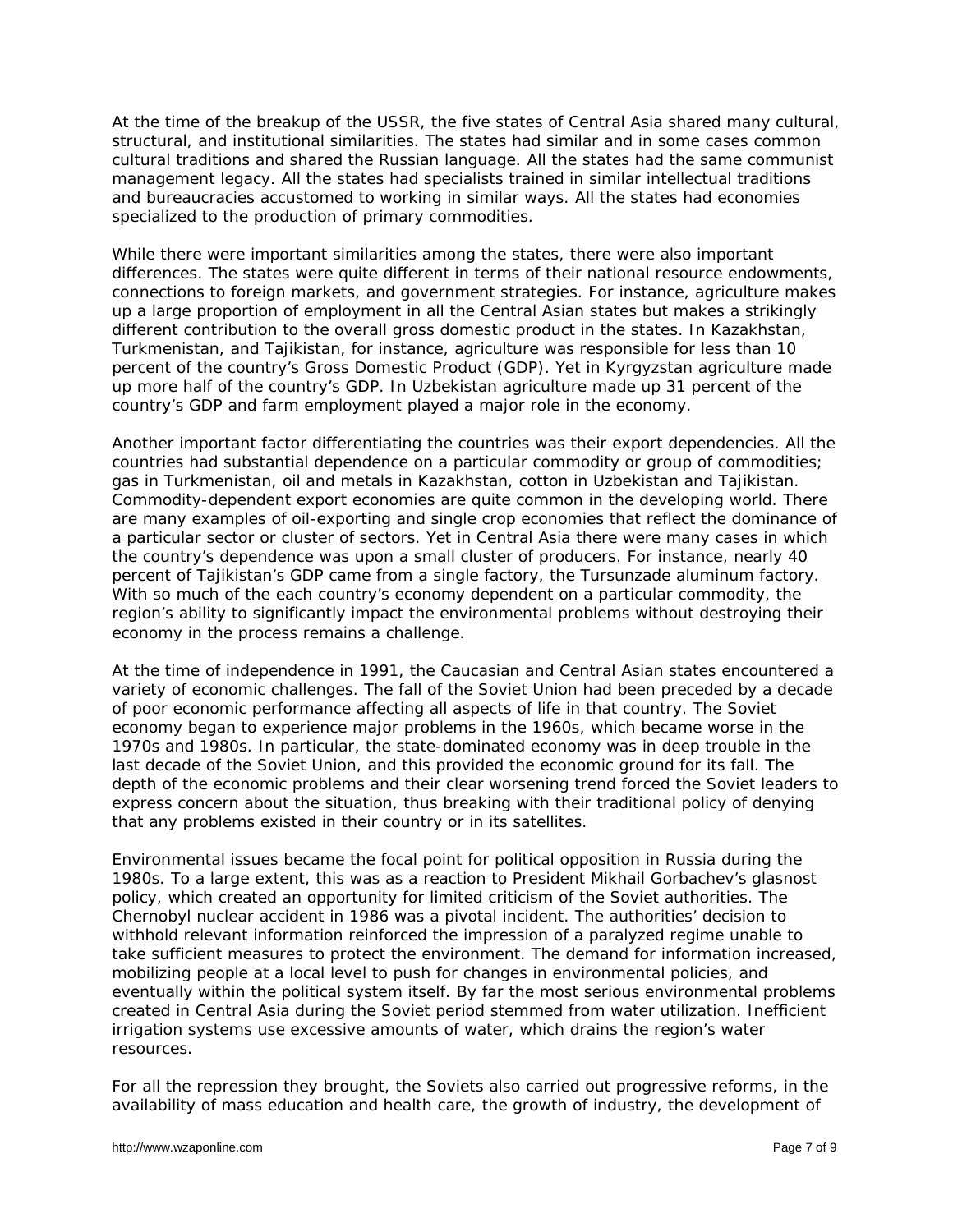mechanized methods of farming and irrigation, and the creation of a communications infrastructure that was fully integrated with Russia. Of course, the point of these improvements was to enable Central Asia's produce, raw materials, and minerals to flow to Russia. Central Asia thus became a colony for Russian industry and, later, for its excess population, as millions of Russians were forcibly resettled in Central Asia to farm the land and run the factories.

The dissolution of the Soviet Union broke up the old Soviet pattern of production and trade, and the new national customs arrangements and protectionism of the independent states prevented trade form developing. Russia remained the largest trading partner of Kazakhstan, Kyrgyzstan and Tajikistan but on a lower level than before. Parallel to this, Central Asian trade with Asian and Western countries increased. Russia continues to be a player in Central Asia with its monopoly of the pipeline system for oil and gas exports.

Industrialization in Russia demanded huge and continuing sacrifice on the part of the people of Central Asia. Industrialization also required sacrifice on the part of the ecology of Central Asia. Perhaps no where in the Soviet Union was this sacrifice made in relative obscurity as it was in Central Asia. Almost overnight, Uzbekistan, Kazakhstan, Kyrgyzstan, Tajikistan, and Turkmenistan began to attract considerable attention from politicians, journalists, businessmen, and academicians. The reason was the collapse of the Soviet Union in 1991. Since the formation of that Union in the early 1920s, this group of five countries had been almost sequestered by the rulers of the Soviet empire. The outside world was barred from unhindered access and communications with them, and their own citizens found contact within that world both difficult and risky. With the opening of Central Asia to the rest of the world came a gradual realization of the ecological damage caused to the region by Russian rule between 1928 and the collapse in 1991. The damage inflicted upon Central Asia by Soviet industrialization and modernization was momentous. The needs of the Soviet government between 1928 and its collapse in 1991 outweighed any consideration of the ecological damage done to Central Asia. The region became an ecological disaster were the effects will surely be felt for many years to come.

## **Bibliography**

Allison, Roy and Jonson, Lena, ed. *Central Asian Security: The New International Context*. Washington: Brookings Institution, 2001.

Carius, Alexander, Feir, Moira, Tanzler, Dennis. *Addressing Environmental Risks in Central Asia*. Environmental Governance Series. New York: United Nations Global Development Network, 2003.

Christian. David. *A History of Russia, Central Asia and Mongolia, Volume I*. Malden: Blackwell Publishing, 1998.

Colton, Joel, Kramer, Lloyd, Palmer, R.R. *The History of the Modern World*, Tenth Edition. New York: McGraw-Hill, 2007.

Ebel, Robert and Menon, Rajan, ed. *Energy and Conflict in Central Asia and the Caucasus*. Oxford: Roman & Littlefield Publishers, Inc., 2000.

Everett-Heath, Tom. *Central Asia: Aspects of Transition*. New York: Taylor & Francis, 2003.